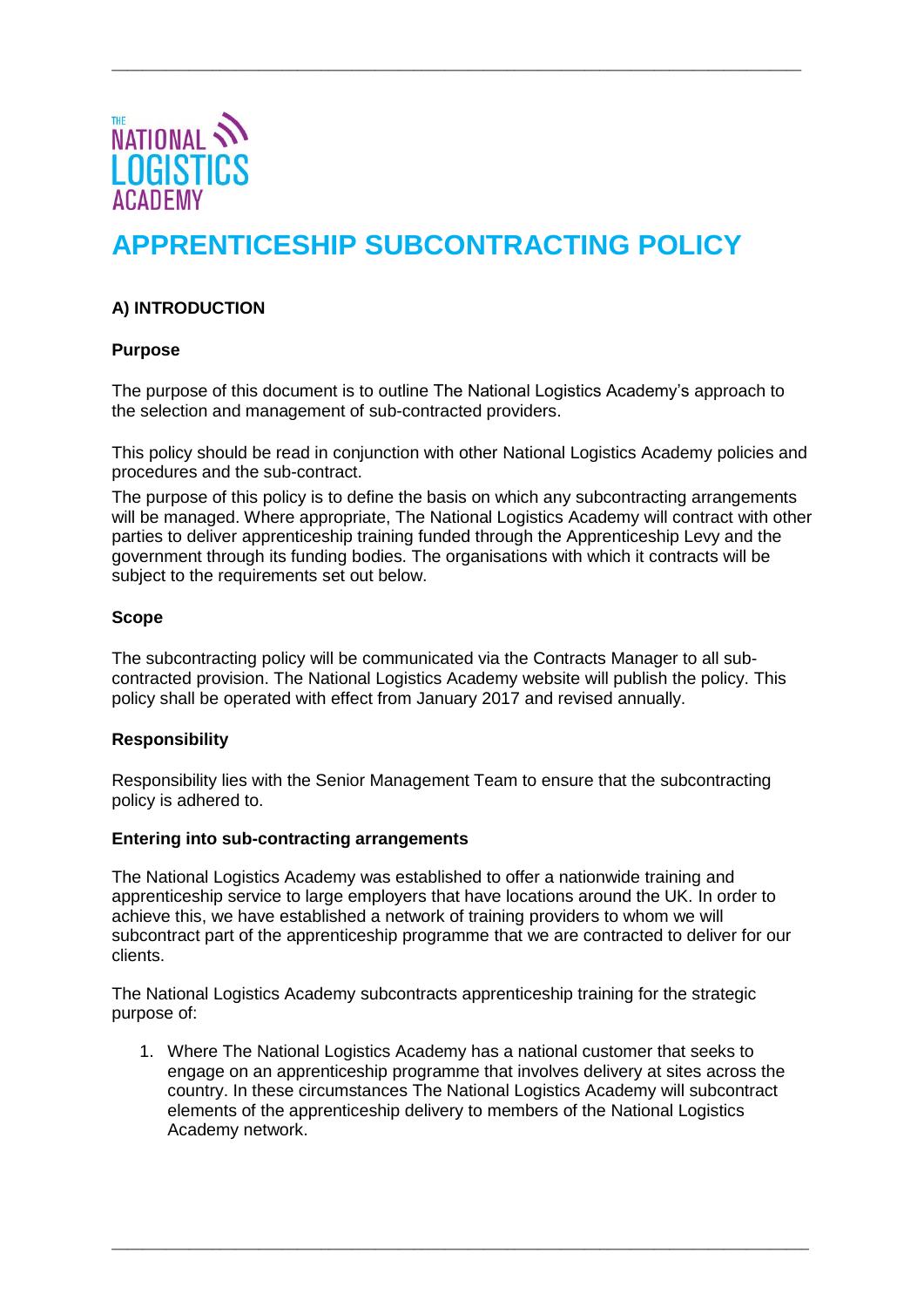Upon successful completion of the application and selection process, The National Logistics Academy will enter into sub-contractor agreements annually, to commence 1st August each year or part way through a year.

\_\_\_\_\_\_\_\_\_\_\_\_\_\_\_\_\_\_\_\_\_\_\_\_\_\_\_\_\_\_\_\_\_\_\_\_\_\_\_\_\_\_\_\_\_\_\_\_\_\_\_\_\_\_\_\_\_\_\_\_\_\_\_\_\_\_\_\_\_\_\_\_\_\_\_\_\_\_\_\_\_\_\_\_\_\_\_\_\_

The National Logistics Academy does not appoint sub-contractors that hold an aggregate contract value of £100,000 or above per academic year, including any proposed provision, unless they are listed on the Register of Apprenticeship Training Providers.

# **B) Fees**

The subcontractor will be paid according to the services they deliver as part of the management programme. The National Logistics Academy will retain a management fee of between 15% and 20%.

A penalty will be applied if the sub-contractor's success/timeliness rates do not meet minimum levels of performance. These will be set annually by The National Logistics Academy and will take into account the minimum levels of performance set by the Education and Skills Funding Agency.

This penalty may also apply if the sub-contractor:

- Receives a Grade 4 for teaching, learning and assessment and other key learner experiences
- Has an internal audit error rate over 5%
- Has inadequate Safeguarding and Prevent procedures

## **C) SELECTION**

Upon request to subcontract with The National Logistics Academy, the subcontractor will arrange to meet The National Logistics Academy Chief Executive to discuss the purpose for subcontracting and identify needs to subcontract, as defined above.

No agreements for subcontracting will be made between The National Logistics Academy and the potential subcontractor until pre-contract and due diligence checks have taken place and the subcontractor has been deemed high quality and low risk.

The Chief Executive will inform the Contracts Manager of any potential subcontractors and contract values, to enable pre-contract checks to take place.

Potential subcontractors that are not listed on the Register of Apprenticeship Training Providers must not be appointed if they already hold contracts with an overall value of £100,000 or above per academic year with one or more directly funded providers, or if the subcontract from The National Logistics Academy would take the total value of their contracts over £100,000. In such cases, the potential subcontractor must be listed on the Register before any discussions can take place to subcontract with The National Logistics Academy.

The National Logistics Academy will only award contracts for delivering funded provision to legal entities. If the legal entity is a registered company, it must be recorded as 'Active' on the Companies House database.

\_\_\_\_\_\_\_\_\_\_\_\_\_\_\_\_\_\_\_\_\_\_\_\_\_\_\_\_\_\_\_\_\_\_\_\_\_\_\_\_\_\_\_\_\_\_\_\_\_\_\_\_\_\_\_\_\_\_\_\_\_\_\_\_\_\_\_\_\_\_\_\_\_\_\_\_\_\_\_\_\_\_\_\_\_\_\_\_\_\_

We will not award a contract to a legal entity if: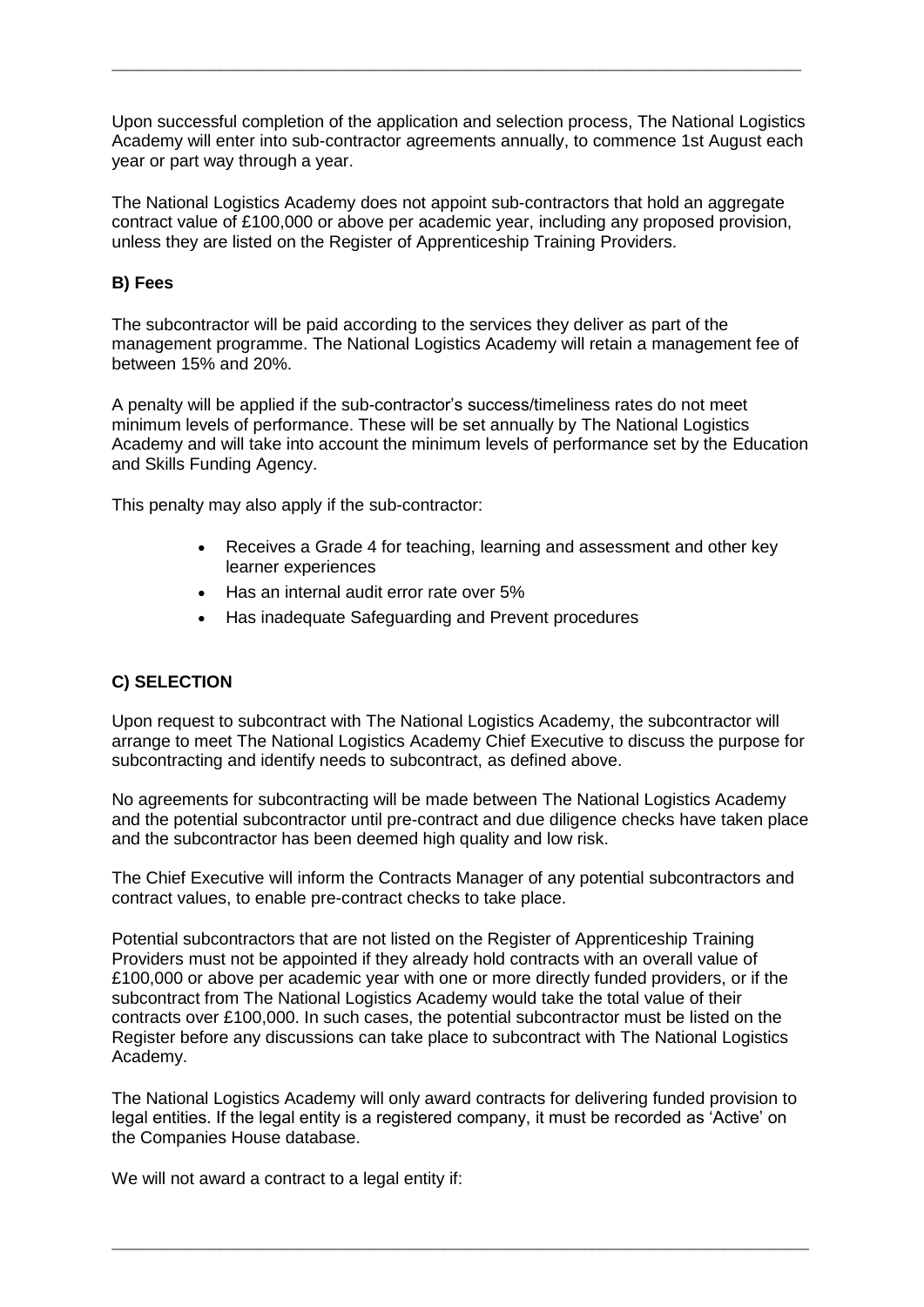• It has an above average risk warning from a credit agency.

\_\_\_\_\_\_\_\_\_\_\_\_\_\_\_\_\_\_\_\_\_\_\_\_\_\_\_\_\_\_\_\_\_\_\_\_\_\_\_\_\_\_\_\_\_\_\_\_\_\_\_\_\_\_\_\_\_\_\_\_\_\_\_\_\_\_\_\_\_\_\_\_\_\_\_\_\_\_\_\_\_\_\_\_\_\_\_\_\_

 It has passed a resolution (or the court has made an order) to wind up or liquidate the company, or administrators have been appointed,

or

• Its statutory accounts are overdue.

# **D) PRE-CONTRACT CHECKS**

All potential subcontractors will undergo rigorous due diligence checks prior to any contracts being signed. These checks will include, but not limited to:

- Details of Partners/Directors, contact names and addresses and company registrations
- Financial viability health checks
- Relevant policies and procedures
- Details of other ESFA contracts
- Schemes of Learning for proposed programmes
- Grades and schedules of observations of teaching, learning and assessment
- Details of premises and resources to support proposed training
- Risk assessments for delivery locations
- Details of any accreditations and latest awarding body reports
- CVs including professional qualifications and DBS checks of all staff
- CPD records for all delivery staff
- Evidence that staff have undertaken Safeguarding, Prevent and equality & diversity training

Contracts will not be issued to subcontractors where the financial checks have been failed.

Completion of a due diligence checklist will be required by all potential subcontractors. The due diligence checklist, requested documentation and an example copy of a contract, must be supplied by, and returned to, the Contracts Manager.

The Contracts Manager will collect and review all documentation provided by the potential subcontractor. Once satisfied that all documentation has been provided it must be given to The National Logistics Academy Quality Manager.

The Quality Manager will assign a member of the quality team to arrange a quality visit with the potential subcontractor. This visit will be to:

- Review the effectiveness of quality systems and processes
- Verify assessment practices and standards (awarding body reports)
- Effectiveness of classroom/workplace delivery methodology, to include: observation of teaching, learning and assessment criteria, samples of graded observation reports, learner and stakeholder views

\_\_\_\_\_\_\_\_\_\_\_\_\_\_\_\_\_\_\_\_\_\_\_\_\_\_\_\_\_\_\_\_\_\_\_\_\_\_\_\_\_\_\_\_\_\_\_\_\_\_\_\_\_\_\_\_\_\_\_\_\_\_\_\_\_\_\_\_\_\_\_\_\_\_\_\_\_\_\_\_\_\_\_\_\_\_\_\_\_\_

• Conduct an observation of teaching and learning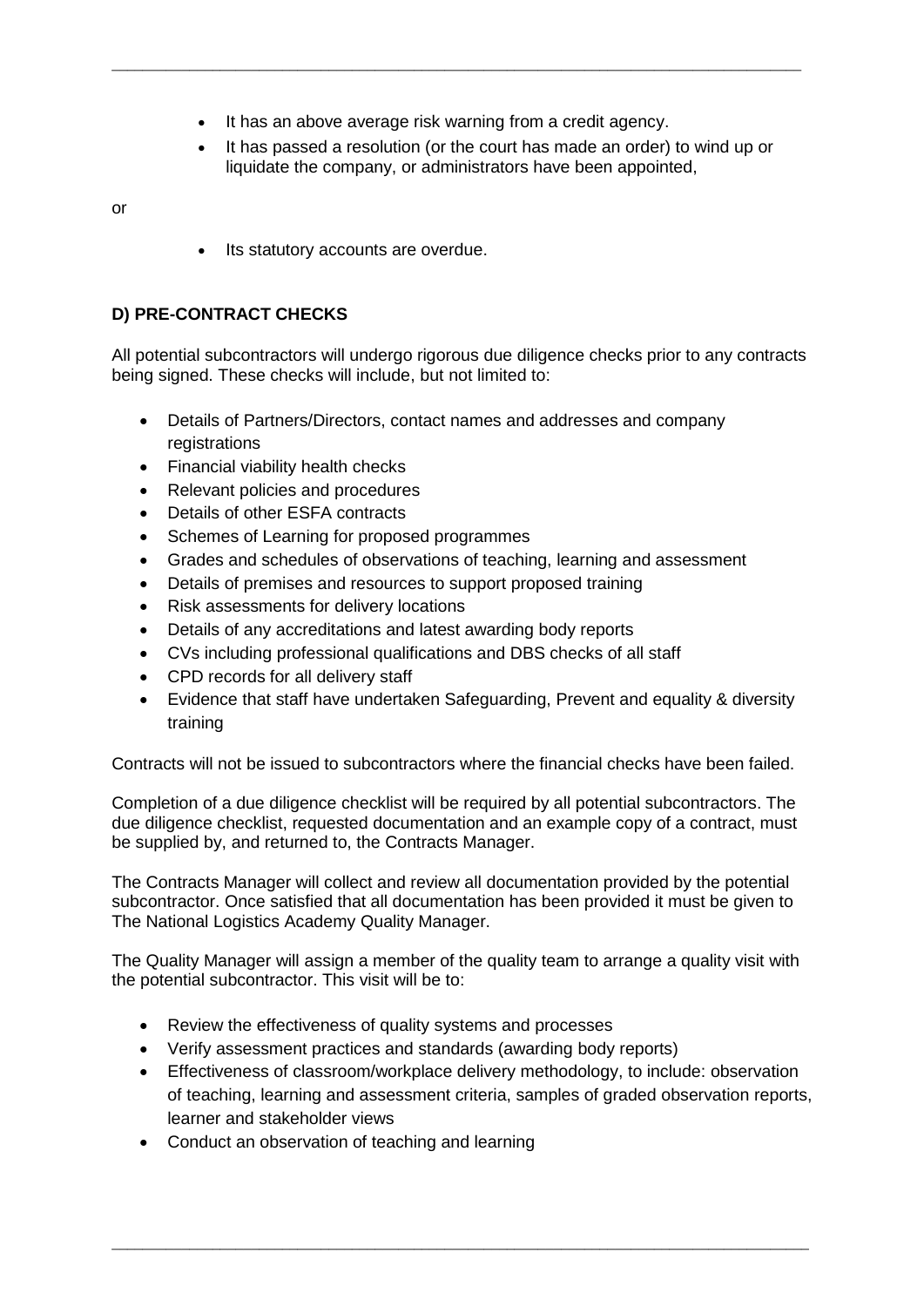Ensure staff hold/or are working towards the relevant qualifications required for the delivery of potential provision

\_\_\_\_\_\_\_\_\_\_\_\_\_\_\_\_\_\_\_\_\_\_\_\_\_\_\_\_\_\_\_\_\_\_\_\_\_\_\_\_\_\_\_\_\_\_\_\_\_\_\_\_\_\_\_\_\_\_\_\_\_\_\_\_\_\_\_\_\_\_\_\_\_\_\_\_\_\_\_\_\_\_\_\_\_\_\_\_\_

- Review the arrangements in place to support functional skills delivery, if applicable
- Review compliance with contractual and funding requirements
- Review the effectiveness of self-assessment and quality improvement planning
- Analyse complaints and safeguarding concerns
- Review use of learner and employer feedback and how it is gathered by the potential subcontractor
- Identify potential training requirements
- Review Ofsted readiness
- Determine risk rating of potential subcontractor and identify any significant issues which may impact on the delivery of the potential planned provision

Risk rating will be identified by a RAG rating system. This will indicate whether the potential subcontractor is low (Green rating), medium (Amber rating) or high (Red rating) risk. This is determined by the overall effectiveness of the potential subcontractor following the outcome of the quality visit.

If it is identified that the potential subcontractor has development needs, a development plan must be agreed and put into place.

The Quality team member will complete the due diligence document and store this, as well as documentation requested, within the quality drive.

The Quality team member must inform The National Logistics Academy Chief Executive and Contracts Manager of the outcome of the quality visit. This will include risk rating, development plans and any concern's relating to the potential subcontractor.

The Development plan and/or contract agreements may then be agreed. If the contract is not agreed at this time, the Contracts Manager will communicate the decision to the potential subcontractor. If applicable, another quality visit will be arranged by the quality team to provide an update on development plan activities and review the risk rating, based on any improvements made by the potential subcontractor.

## **E) CONTRACT AGREEMENTS**

The National Logistics Academy Chief Executive and Contracts Manager will discuss and agree contract agreements for the subcontractor.

The Contracts Manager will then issue the legally binding contract to the subcontractor. The contract must be signed by an eligible member of the senior management team within the subcontractor and The National Logistics Academy Chief Executive.

\_\_\_\_\_\_\_\_\_\_\_\_\_\_\_\_\_\_\_\_\_\_\_\_\_\_\_\_\_\_\_\_\_\_\_\_\_\_\_\_\_\_\_\_\_\_\_\_\_\_\_\_\_\_\_\_\_\_\_\_\_\_\_\_\_\_\_\_\_\_\_\_\_\_\_\_\_\_\_\_\_\_\_\_\_\_\_\_\_\_

Contract content must include, but not limited to:

- Agreed payments for services delivered and management fees
- Internal process expectations for observations, CPD and training
- Performance monitoring procedures
- Data reporting
- QIP/SAR expectations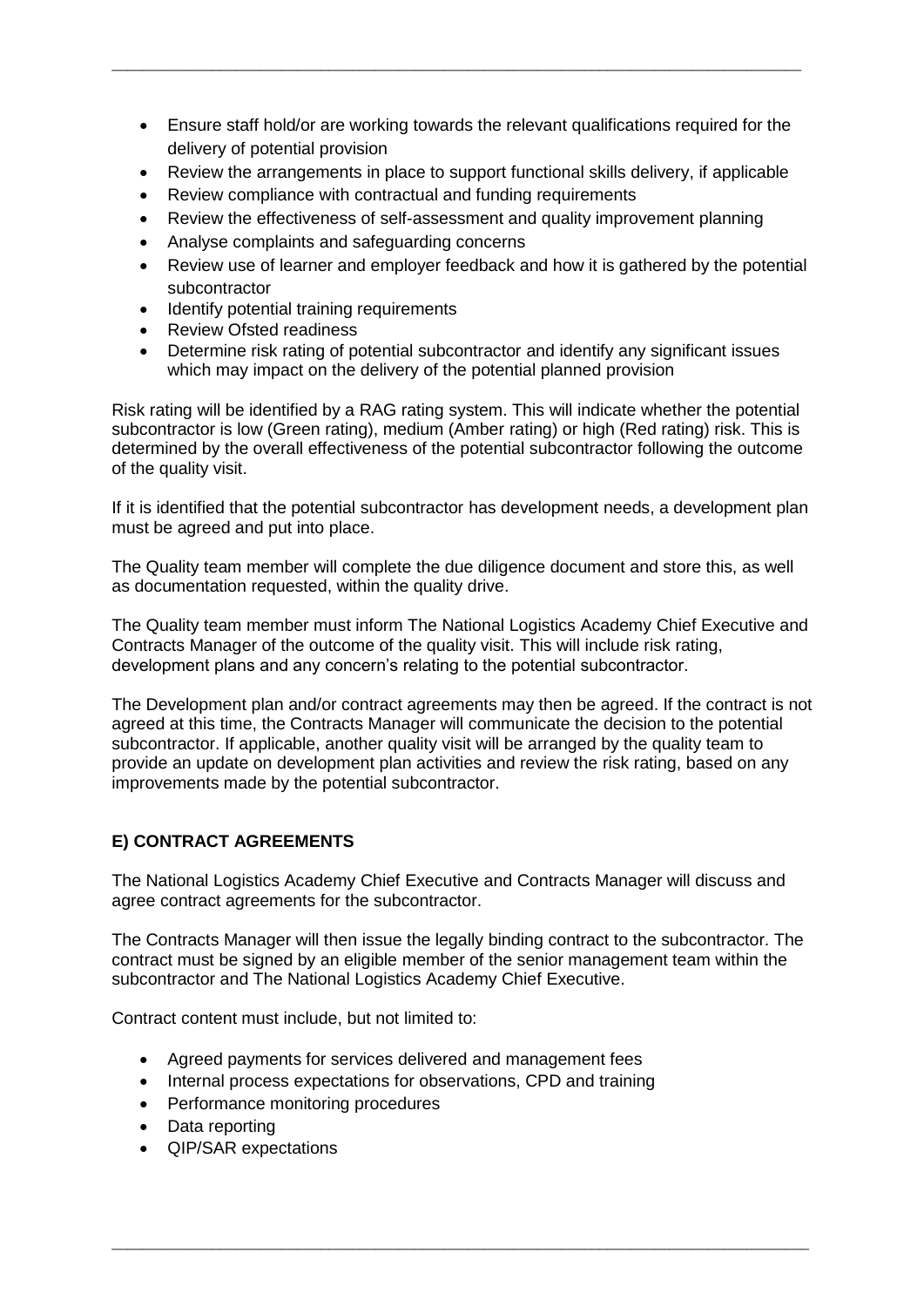• Admin processes for submitting learner and employer paperwork (to include dates/frequency of submissions and any potential impact on payment should deadlines not be adhered to)

\_\_\_\_\_\_\_\_\_\_\_\_\_\_\_\_\_\_\_\_\_\_\_\_\_\_\_\_\_\_\_\_\_\_\_\_\_\_\_\_\_\_\_\_\_\_\_\_\_\_\_\_\_\_\_\_\_\_\_\_\_\_\_\_\_\_\_\_\_\_\_\_\_\_\_\_\_\_\_\_\_\_\_\_\_\_\_\_\_

- Process for recording, submitting and processing early leavers
- Specific arrangements for the delivery of functional skills, if applicable
- Learner feedback collection targets of 80% of completions
- Completion of subcontractor learner and employer forums
- Target of >85% timely achievement rates, if applicable
- Target of >90% overall achievement rates, if applicable
- Target of <10% 6-week early leaver rate
- Target progression rates of >50% to positive outcome
- Target audit error rate of less than 5%
- Expectations of grade 2 or above in the event of an Ofsted inspection and/or external audit
- Awarding body arrangements and notifications risk rating change and/or DCS withdrawal
- Complaints, H&S and safeguarding incident reporting arrangements to The National Logistics Academy
- Procedures in the event of suspension and/or withdrawal of contract
- Renewal terms of the yearly contract

Signed and agreed contracts will be held within the contracts department.

If it is agreed that training will be provided, a training schedule must be prepared and agreed between The National Logistics Academy and the subcontractor.

## **F) PERFORMANCE MONITORING**

The National Logistics Academy is committed to supporting all subcontractors to develop and deliver high quality provision through robust quality assurance and improvement processes, to ensure that public funds are protected and used effectively to deliver high quality provision for learners and employers.

In order to ensure that subcontractors are performing to an agreed standard, the following key performance data will be closely monitored:

- Achievement rate data across all relevant SSA's (to include review of early leavers and learners passed or approaching end date)
- Progress data
- Observation data
- EDIMs data
- Monthly learner feedback data
- Development plan updates
- Internal audit reports
- External audits and/or awarding body visits where applicable
- Complaints, safeguarding and H&S incidents

The above areas will be reported at the monthly quality management meeting and any concerns will be identified and addressed by the quality team with the subcontractor.

The National Logistics Academy will conduct learner and employer forums. This can be conducted as part of observations and/or over the telephone. Subcontractors will be required

\_\_\_\_\_\_\_\_\_\_\_\_\_\_\_\_\_\_\_\_\_\_\_\_\_\_\_\_\_\_\_\_\_\_\_\_\_\_\_\_\_\_\_\_\_\_\_\_\_\_\_\_\_\_\_\_\_\_\_\_\_\_\_\_\_\_\_\_\_\_\_\_\_\_\_\_\_\_\_\_\_\_\_\_\_\_\_\_\_\_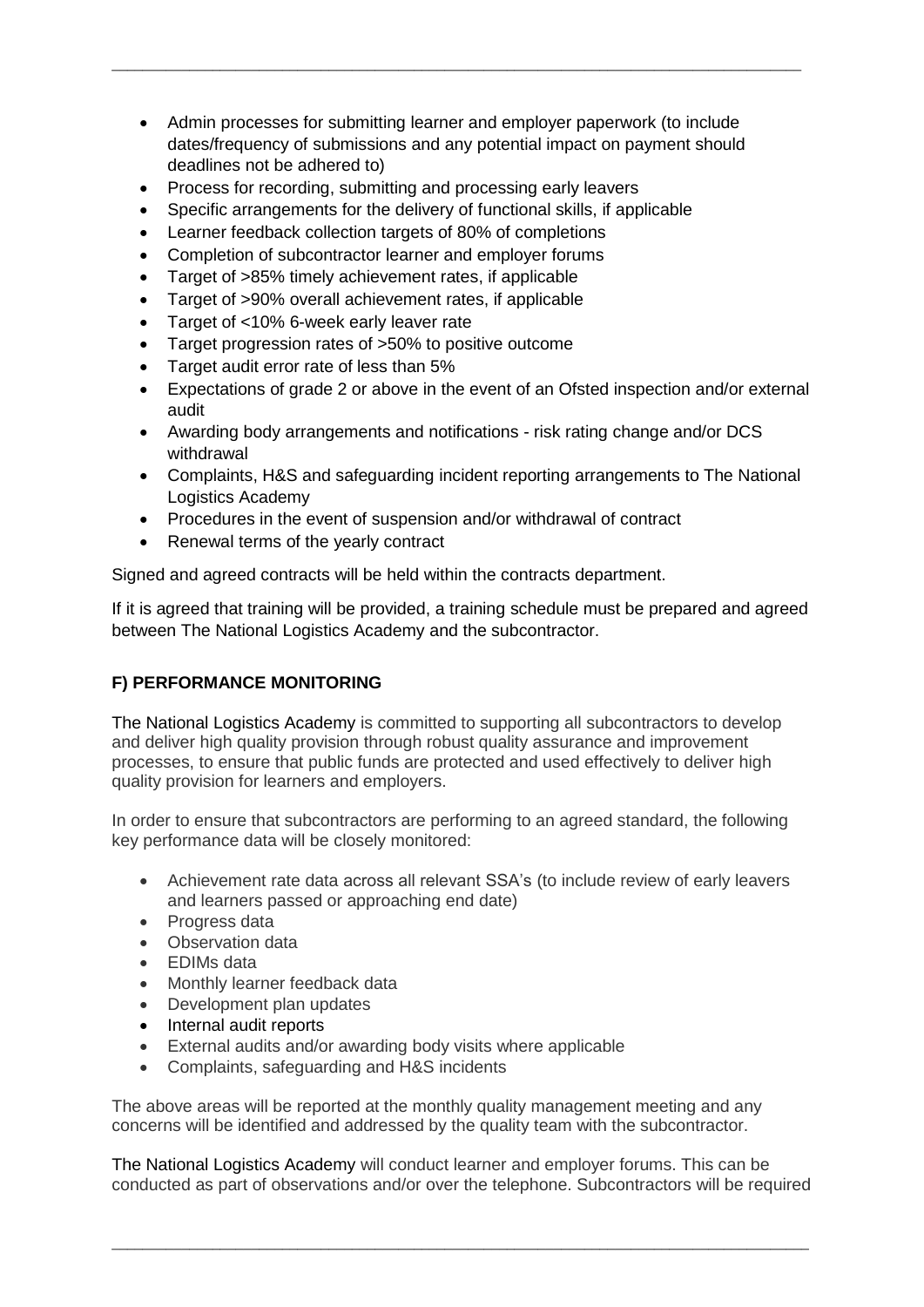to conduct their own learner and employer forums and the results must be shared with The National Logistics Academy on request.

\_\_\_\_\_\_\_\_\_\_\_\_\_\_\_\_\_\_\_\_\_\_\_\_\_\_\_\_\_\_\_\_\_\_\_\_\_\_\_\_\_\_\_\_\_\_\_\_\_\_\_\_\_\_\_\_\_\_\_\_\_\_\_\_\_\_\_\_\_\_\_\_\_\_\_\_\_\_\_\_\_\_\_\_\_\_\_\_\_

Quality visits from The National Logistics Academy will take place throughout the contract year at the subcontractor premises. The frequency of theses visits will be dependent on the risk rating given at the previous quality visit:

**GREEN** – Subcontractors will receive a schedule of visits by the quality and compliance team (Minimum of 1 per quarter/4 per year) and will be subject to yearly approval/due diligence checks

- OTLA are at least good (Academy observers)
- Effective systems for measuring the quality of teaching, learning and assessment for all tutors/assessors are in place and provides the appropriate supporting evidence
- All due diligence checks are completed and approved
- Internal audits and compliance checks are at least good
- Staff are attending sufficient CPD and standardisation activity
- Learner satisfaction rates are at least good
- Subcontractor is achieving or exceeding all agreed KPIs (e.g. success rates)
- All awarding body requirements are met and are of DCS status (where applicable)
- Functional Skills delivery is of good quality, where applicable
- OFSTED grade is at least grade 2 (where applicable)

**AMBER** – Subcontractors will need to complete an appropriate action/development plan within the agreed timeframes and will be subject to increased visits and due diligence checks from the quality and compliance team

- OTLA are at least requires improvement
- Systems for measuring the quality of teaching, learning and assessment for tutors/assessors are in place but may not be effective or provide satisfactory evidence
- Most due diligence checks are completed and approved
- Internal audits and compliance checks are at least 'requires improvement'
- Staff are attending some CPD and standardisation activity.
- Learner satisfaction rates are at least 'requires improvement'
- Some KPIs are being achieved (e.g. success rates)
- Most awarding body requirements are met and are of DCS status (where applicable)
- OFSTED grade is a grade 2 (where applicable)

**RED** – Subcontractors will need to complete an appropriate action plan within the agreed timeframes and will be subject to a high frequency of visits and due diligence checks from the quality and compliance team. Delivery may be temporarily suspended activity until action plan is completed and achieved.

- OTLA are requires improvement or inadequate (Academy observers)
- Systems for measuring the quality of teaching, learning and assessment for all tutors/assessors are not in place and do not provide any evidence

\_\_\_\_\_\_\_\_\_\_\_\_\_\_\_\_\_\_\_\_\_\_\_\_\_\_\_\_\_\_\_\_\_\_\_\_\_\_\_\_\_\_\_\_\_\_\_\_\_\_\_\_\_\_\_\_\_\_\_\_\_\_\_\_\_\_\_\_\_\_\_\_\_\_\_\_\_\_\_\_\_\_\_\_\_\_\_\_\_\_

- Due diligence checks are not completed and subject to approval
- Internal audits and compliance checks are at least requires improvement
- Staff are attending no CPD and standardisation activity.
- Learner satisfaction rates are at least requiring improvement
- KPIs are on the whole not being achieved (e.g. success rates)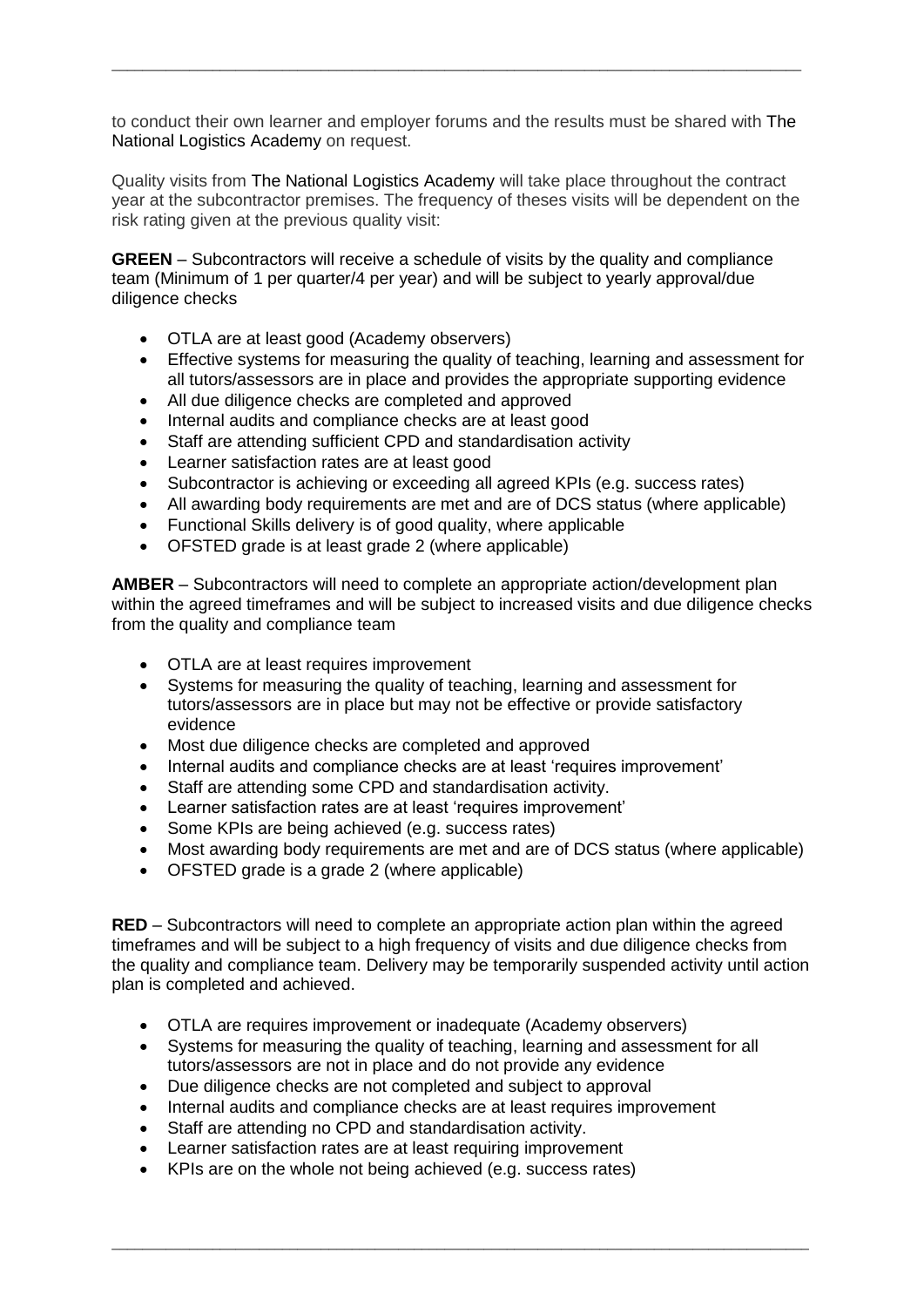Awarding body requirements are not being met and are not DCS status (where applicable)

\_\_\_\_\_\_\_\_\_\_\_\_\_\_\_\_\_\_\_\_\_\_\_\_\_\_\_\_\_\_\_\_\_\_\_\_\_\_\_\_\_\_\_\_\_\_\_\_\_\_\_\_\_\_\_\_\_\_\_\_\_\_\_\_\_\_\_\_\_\_\_\_\_\_\_\_\_\_\_\_\_\_\_\_\_\_\_\_\_

- Some Academy course success rates are at/above national average
- OFSTED grade is grade 3 (where applicable)

Should a subcontractor receive a risk rating of red, The Chief Executive, Quality Manager and Contracts Manager must be informed and sections G and H of this policy must be followed, dependent on the rationale for the risk rating.

Subcontractors will be RAG rated after each quality visit based on key performance data.

Frequency of quality visits can be changed based on concerns from any of the key performance data reporting or as a result of concerns raised during a quality visit.

External audits may be conducted by awarding bodies and/or the Skills Funding Agency during the contract year. In the event of an audit, subcontractors affected must be notified by a member of the quality team if the provision is part of their contract with The National Logistics Academy. If paperwork requested is kept on the subcontractor premises, The National Logistics Academy must arrange for this to arrive no later than 3 days prior to the external audit.

In the event of an Ofsted inspection, quality team must inform subcontractors and request a schedule of activity taking place during period of inspection at the subcontractor's premises. These schedules must be added to The National Logistics Academy's full schedule of activity. The subcontractor must cooperate fully and in a timely manner following any requests for information.

## **G) DEVELOPMENT AND ACTION PLANNING**

Development plans will be implemented should a subcontractor fail to meet KPI's outlined in their contract or where standards fall below minimum expectations. Development actions may be identified following a quality visit, review of KPI data or following the results of a recent external audits/visits.

Formal Action plans will be instated where a subcontractor has failed to address actions from development plans or due to significant failure in meeting KPI's as outlined in the subcontractors' contract.

The subcontractor must inform The National Logistics Academy if they cannot fulfill the required actions for any reason.

A member of The National Logistics Academy's quality team will monitor the progress and completion of any development or action plan that is in place. This will require monitoring visits where a member of the quality team will attend the subcontractor's premises to review progress. Length of time between visits will depend on the level and weighting of actions in place.

A development plan and/or action plan, will only be signed off once The National Logistics Academy is satisfied that all actions have be addressed and there is clear evidence in place demonstrating ongoing monitoring of the areas identified.

\_\_\_\_\_\_\_\_\_\_\_\_\_\_\_\_\_\_\_\_\_\_\_\_\_\_\_\_\_\_\_\_\_\_\_\_\_\_\_\_\_\_\_\_\_\_\_\_\_\_\_\_\_\_\_\_\_\_\_\_\_\_\_\_\_\_\_\_\_\_\_\_\_\_\_\_\_\_\_\_\_\_\_\_\_\_\_\_\_\_

## **H) SUSPENSION OF CONTRACT TERMS**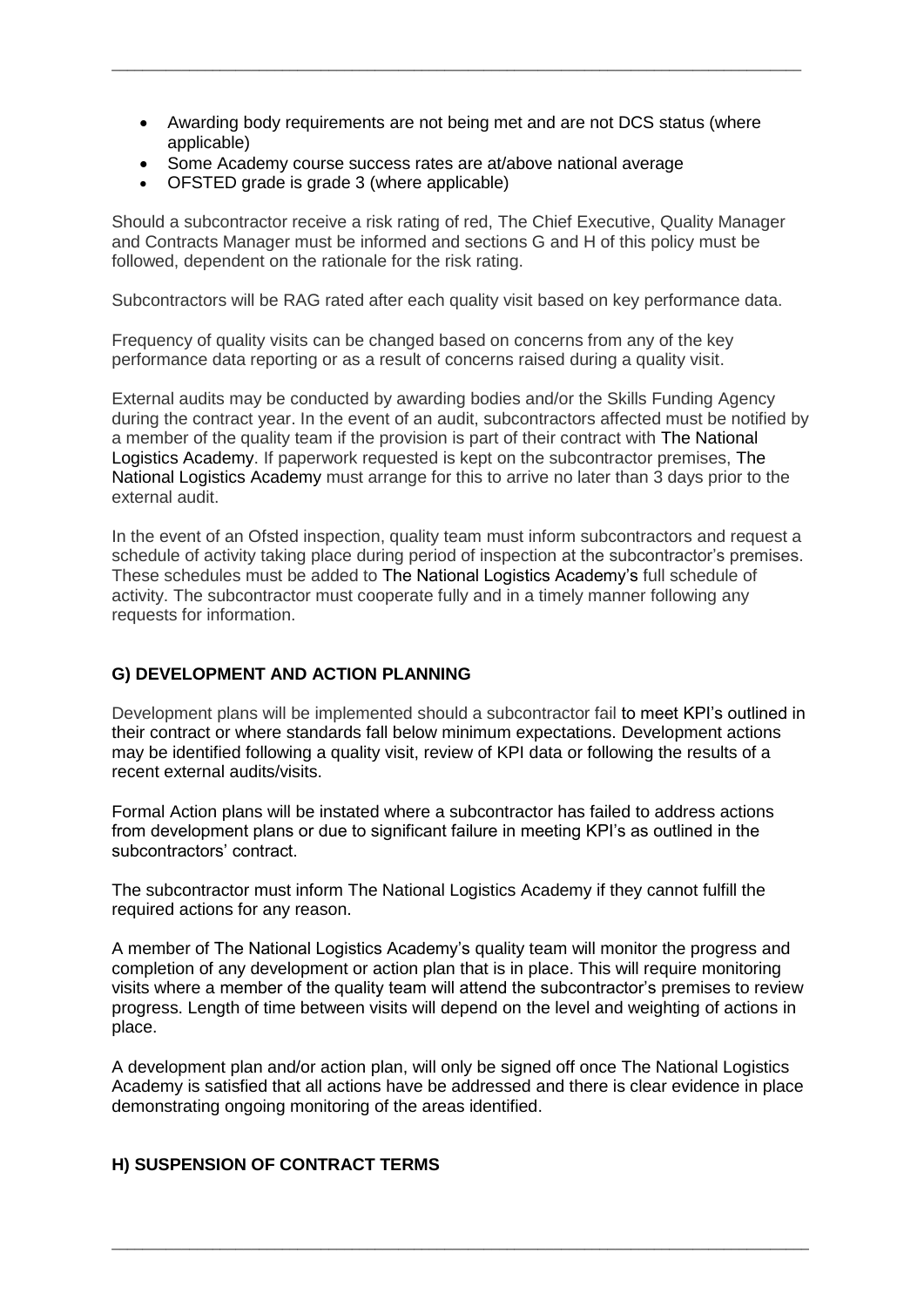The National Logistics Academy can suspend a subcontractor's contract should any of the following occur:

\_\_\_\_\_\_\_\_\_\_\_\_\_\_\_\_\_\_\_\_\_\_\_\_\_\_\_\_\_\_\_\_\_\_\_\_\_\_\_\_\_\_\_\_\_\_\_\_\_\_\_\_\_\_\_\_\_\_\_\_\_\_\_\_\_\_\_\_\_\_\_\_\_\_\_\_\_\_\_\_\_\_\_\_\_\_\_\_\_

- Red RAG rating given, following quality visit
- Failure to comply with a formal action plan
- Breach of contract terms and conditions
- Following Ofsted inspection the subcontractor is graded as inadequate
- Following significant failure of an external audit or awarding body visit
- On receipt of a serious complaint/feedback
- Where fraudulent activity is suspected

In the event of the any of the above, the quality team member must inform The National Logistics Academy Contracts Manager and Chief executive of possible suspension of contract. The Contracts Manager and Chief Executive will investigate and make the final decision on suspending contract terms or moving to withdrawal of contract, further detailed in section H of this policy.

Timescales must be communicated to the subcontractor on when the decision to suspend contract terms may occur.

The subcontractor must fully co-operate, with any investigations and/or discussions necessary for the Contracts Manager and Chief Executive to arrive at their decision.

The outcome of the investigation must be communicated to the subcontractor in writing detailing actions required by the subcontractor and the relevant timescales involved.

## **I) TERMINATION OF CONTRACT TERMS**

#### **1) Voluntary withdrawal of contract terms**

Should a subcontractor wish to terminate their agreement with The National Logistics Academy, they must do so in writing to the Contracts Manager with proposed timescales. The Contracts Manager must inform the Quality team and Chief Executive of the subcontractors' intension to withdraw from their contract terms.

The subcontractor must fully cooperate with The National Logistics Academy, to ensure that there is no negative impact on the learners under the subcontracted provision.

The subcontractor must inform learners and employers of their intention to withdraw from The National Logistics Academy funding and that The National Logistics Academy will contact them in due course to ensure that their learning is not affected by this change.

Paperwork stored on the subcontractor's premises must be returned to The National Logistics Academy and a 100% audit must be conducted to ensure all paperwork is present and RAG rated as Green. This may require The National Logistics Academy to withhold any monies due to the subcontractor until full assurance has been gained.

\_\_\_\_\_\_\_\_\_\_\_\_\_\_\_\_\_\_\_\_\_\_\_\_\_\_\_\_\_\_\_\_\_\_\_\_\_\_\_\_\_\_\_\_\_\_\_\_\_\_\_\_\_\_\_\_\_\_\_\_\_\_\_\_\_\_\_\_\_\_\_\_\_\_\_\_\_\_\_\_\_\_\_\_\_\_\_\_\_\_

A final visit to the subcontractor must be conducted by the Contracts Manager and a member of the quality team to finalise withdrawal process.

#### **2) Enforced withdrawal of contract terms**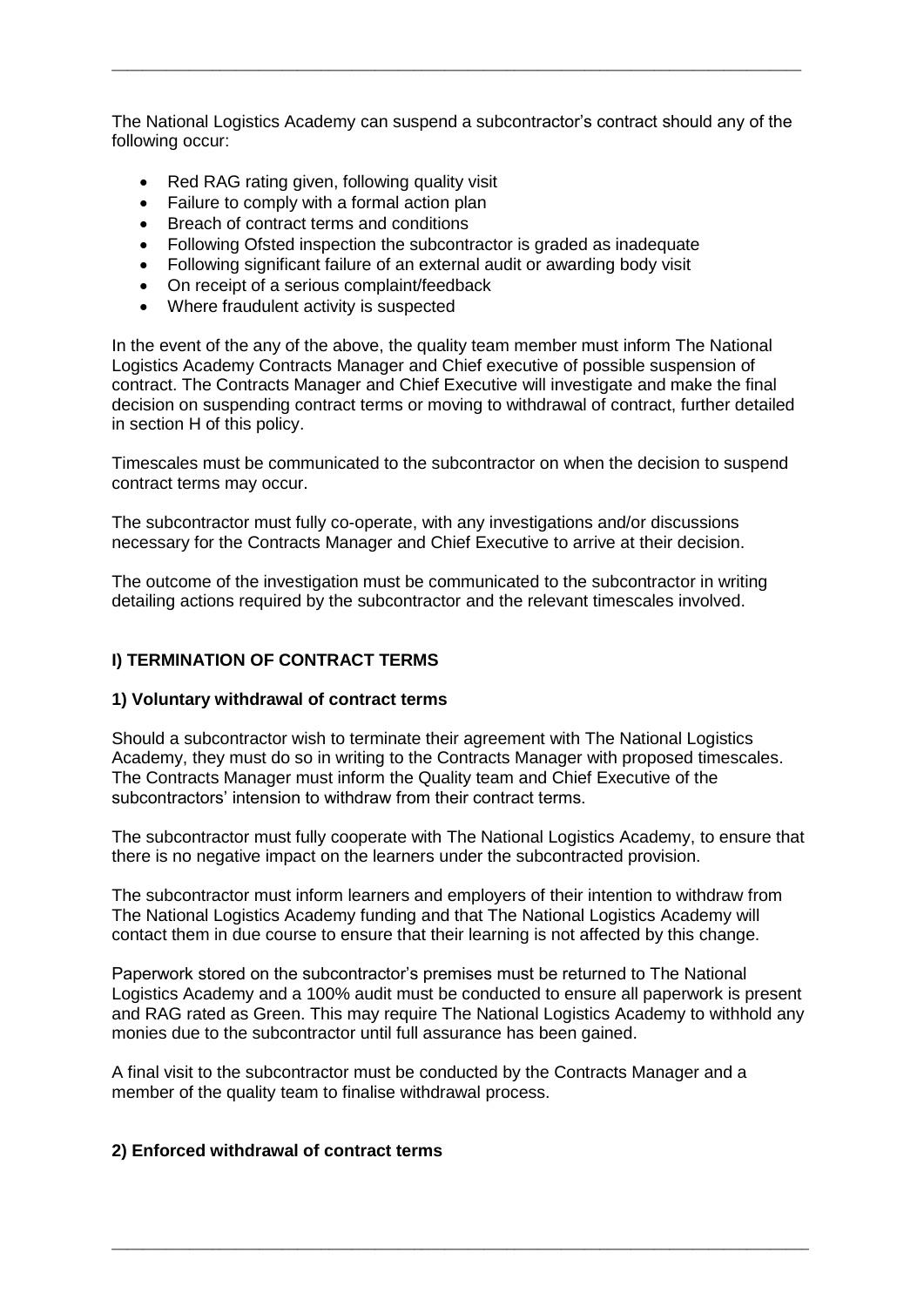The National Logistics Academy will enforce a withdrawal of contract terms should any of the following occur:

\_\_\_\_\_\_\_\_\_\_\_\_\_\_\_\_\_\_\_\_\_\_\_\_\_\_\_\_\_\_\_\_\_\_\_\_\_\_\_\_\_\_\_\_\_\_\_\_\_\_\_\_\_\_\_\_\_\_\_\_\_\_\_\_\_\_\_\_\_\_\_\_\_\_\_\_\_\_\_\_\_\_\_\_\_\_\_\_\_

- Mutual agreement to end contract between The National Logistics Academy and subcontractor
- Serious breach of contract terms and conditions
- Continuous underperformance of set KPI's following suspension of contract
- Subcontractor declares company liquidation

The subcontractor must fully cooperate with The National Logistics Academy, to ensure that there is no negative impact on the learners under the subcontracted provision.

The timescale will be communicated by The National Logistics Academy to the subcontractor in relation to final enrolment dates, delivery dates and final paperwork submission dates.

The National Logistics Academy will inform learners and relevant employers of their intention to withdraw the contract from the subcontractor. The National Logistics Academy will make the approapriate arrangements to fulfil any outstanding learning programmes, its delivery and assessment to ensure there is reduced impact on the learner journey and prospect for achievement.

Paperwork stored on the subcontractor's premises must be returned to The National Logistics Academy and an 100% audit must be conducted to ensure all paperwork is present and RAG rated as Green.

A final visit to the subcontractor must be conducted by the Contracts Manager and a member of the quality team to finalise withdrawal process.

## **J) RE-CONTRACTING**

Where a subcontractor wishes to continue to subcontract from The National Logistics Academy, the process outlined within this strategy will be followed for every funding year. This process can start from funding allocation notification from the Education and Skills Funding Agency.

\_\_\_\_\_\_\_\_\_\_\_\_\_\_\_\_\_\_\_\_\_\_\_\_\_\_\_\_\_\_\_\_\_\_\_\_\_\_\_\_\_\_\_\_\_\_\_\_\_\_\_\_\_\_\_\_\_\_\_\_\_\_\_\_\_\_\_\_\_\_\_\_\_\_\_\_\_\_\_\_\_\_\_\_\_\_\_\_\_\_

Signed:

Mark Currie

Chief Executive

Date: September 2020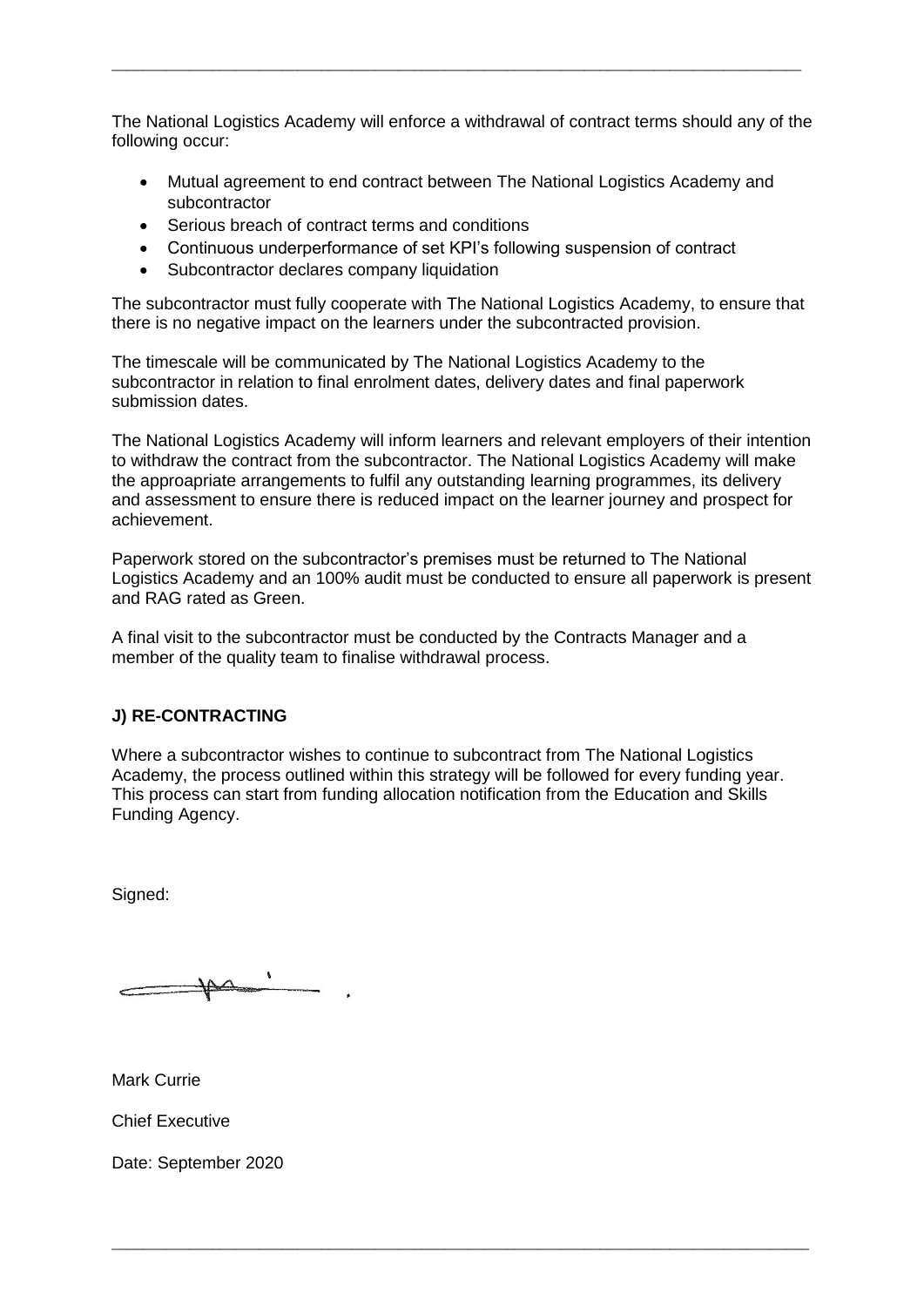Review date: September 2021

| Appendix 1 - Outline of Process Responsibilities |
|--------------------------------------------------|
|--------------------------------------------------|

| <b>Policy Section</b>                | <b>Task</b>                                                                                                           | <b>Responsible Department</b>                                    |
|--------------------------------------|-----------------------------------------------------------------------------------------------------------------------|------------------------------------------------------------------|
| Fees                                 | Agreeing and communicating relevant<br>fees                                                                           | Contracts                                                        |
| Fees                                 | <b>Applying Penalties</b>                                                                                             | Contracts                                                        |
| Selection                            | Alerting relevant departments of<br>potential new providers                                                           | Contracts                                                        |
| Selection                            | Review of Companies House Database                                                                                    | Contracts                                                        |
| Selection                            | <b>Review of RoTP/RoATP</b>                                                                                           | Contracts                                                        |
| Selection                            | Review of accounts and credit checks                                                                                  | Contracts                                                        |
| <b>Pre Contract</b><br><b>Checks</b> | Due Diligence Template issued to<br>potential provider                                                                | Contracts                                                        |
| <b>Pre Contract</b><br><b>Checks</b> | All requested documentation to be<br>submitted by the potential provider to<br>contracts                              | Potential<br>provider/Contracts                                  |
| <b>Pre Contract</b><br><b>Checks</b> | Documentation to be save in relevant<br>file locations and Quality Manager<br>notified                                | Contracts                                                        |
| <b>Pre Contract</b><br>Checks        | Visit to be arranged with potential<br>provider                                                                       | Quality                                                          |
| <b>Pre Contract</b><br><b>Checks</b> | Visit undertaken to review all relevant<br>areas and documentation                                                    | Quality                                                          |
| <b>Pre Contract</b><br><b>Checks</b> | RAG rating set, development plan<br>created (if applicable) and contracts/MD<br>informed out the outcome of the visit | Quality                                                          |
| <b>Pre Contract</b><br><b>Checks</b> | Confirm or reject contract offer and<br>communicate decision to provider                                              | Contracts                                                        |
| Contract<br>Agreements               | Set KPIs and Funding Value                                                                                            | <b>MD/Contracts</b>                                              |
| Contract<br>Agreements               | Issue legally binding contract to<br>provider for signing                                                             | Contracts                                                        |
| Contract<br>Agreements               | Return of contracts, storage and any<br>relevant chasing                                                              | Contracts                                                        |
| Contract<br>Agreements               | Relevant training scheduled and<br>delivered                                                                          | Lead by Quality with<br>support of other relevant<br>departments |
| Performance<br>Monitoring            | <b>Monthly Data Reporting</b>                                                                                         | Contracts                                                        |
| Performance<br>Monitoring            | Monthly review of KPI data and<br>performance                                                                         | Quality                                                          |
| Performance<br>Monitoring            | Employer/Learner forums                                                                                               | Quality                                                          |
| Performance<br>Monitoring            | Quality visits in line with RAG rating<br>schedule                                                                    | Quality                                                          |

\_\_\_\_\_\_\_\_\_\_\_\_\_\_\_\_\_\_\_\_\_\_\_\_\_\_\_\_\_\_\_\_\_\_\_\_\_\_\_\_\_\_\_\_\_\_\_\_\_\_\_\_\_\_\_\_\_\_\_\_\_\_\_\_\_\_\_\_\_\_\_\_\_\_\_\_\_\_\_\_\_\_\_\_\_\_\_\_\_\_

\_\_\_\_\_\_\_\_\_\_\_\_\_\_\_\_\_\_\_\_\_\_\_\_\_\_\_\_\_\_\_\_\_\_\_\_\_\_\_\_\_\_\_\_\_\_\_\_\_\_\_\_\_\_\_\_\_\_\_\_\_\_\_\_\_\_\_\_\_\_\_\_\_\_\_\_\_\_\_\_\_\_\_\_\_\_\_\_\_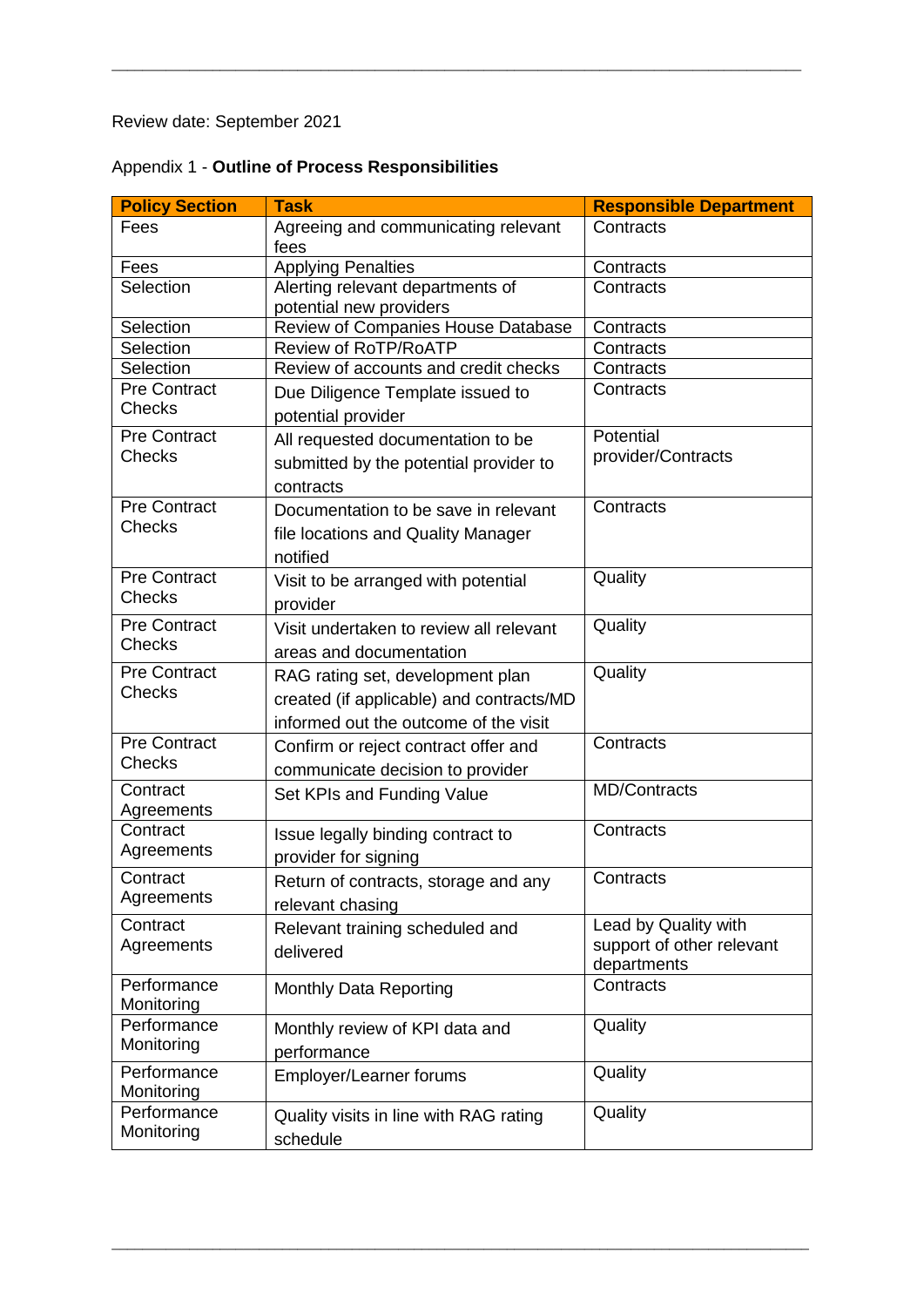|  | Performance<br>Monitoring                 | Any red ratings to be discussed and a<br>development plan implemented | Quality/Contracts/MD                     |
|--|-------------------------------------------|-----------------------------------------------------------------------|------------------------------------------|
|  | Development and                           | Creation and implementation of                                        | Quality                                  |
|  | <b>Action Planning</b>                    | development plans - contracts to be                                   |                                          |
|  |                                           | informed                                                              |                                          |
|  | Development and<br><b>Action Planning</b> | Monitoring of development plan                                        | Quality                                  |
|  | Development and<br><b>Action Planning</b> | Sign off of development plan                                          | Quality                                  |
|  | Development and                           | Creation and implementation of a                                      | Quality/Contracts                        |
|  | <b>Action Planning</b>                    | formal action plan                                                    |                                          |
|  | Development and<br><b>Action Planning</b> | Issue of formal action plan to provider                               | Contracts                                |
|  | Development and<br><b>Action Planning</b> | Monitoring of action plan                                             | Quality                                  |
|  | Development and<br><b>Action Planning</b> | Sign off of an action plan                                            | Contracts (in agreement<br>with Quality) |
|  | Suspension of<br><b>Contract terms</b>    | Inform MD and Contracts of any breach<br>of contract                  | Quality                                  |
|  | Suspension of                             | Suspension of contract communicated                                   | Contracts                                |
|  | <b>Contract terms</b>                     | to provider along with relevant                                       |                                          |
|  |                                           | timescales                                                            |                                          |
|  | Suspension of                             | Investigation undertaken and outcome                                  | Contracts/MD/Quality                     |
|  | <b>Contract terms</b>                     | discussed                                                             |                                          |
|  | Suspension of                             | Outcome of investigation                                              | Contracts                                |
|  | Contract terms                            | communicated to provider                                              |                                          |
|  | <b>Termination of</b>                     | Inform relevant departments of                                        | Contracts                                |
|  | contract terms                            | voluntary contract withdrawal                                         |                                          |
|  | Termination of                            | Inform learners and employers of                                      | Provider                                 |
|  | contract terms                            | voluntary contract withdrawal                                         |                                          |
|  | Termination of                            | Inform learners and employers of new                                  | Contracts                                |
|  | contract terms                            | arrangements                                                          |                                          |
|  | Termination of<br>contract terms          | 100% audit of paperwork                                               | Contracts                                |
|  | Termination of                            | Final visit to provider                                               | Quality                                  |
|  | contract terms                            |                                                                       |                                          |
|  | Termination of                            | Enforced termination of contract terms                                | Contracts                                |
|  | contract terms                            | communicated to provider and relevant                                 |                                          |
|  |                                           | departments along with relevant                                       |                                          |
|  |                                           | timescales                                                            |                                          |
|  | Termination of                            | Inform learners and employers of                                      | Contracts                                |
|  | contract terms                            | contract withdrawal and new                                           |                                          |
|  |                                           | arrangements                                                          |                                          |
|  | Termination of<br>contract terms          | 100% audit of paperwork                                               | Contracts                                |
|  | Termination of                            | Final visit to provider                                               | Quality/Contracts                        |
|  | contract terms                            |                                                                       |                                          |

\_\_\_\_\_\_\_\_\_\_\_\_\_\_\_\_\_\_\_\_\_\_\_\_\_\_\_\_\_\_\_\_\_\_\_\_\_\_\_\_\_\_\_\_\_\_\_\_\_\_\_\_\_\_\_\_\_\_\_\_\_\_\_\_\_\_\_\_\_\_\_\_\_\_\_\_\_\_\_\_\_\_\_\_\_\_\_\_\_\_

\_\_\_\_\_\_\_\_\_\_\_\_\_\_\_\_\_\_\_\_\_\_\_\_\_\_\_\_\_\_\_\_\_\_\_\_\_\_\_\_\_\_\_\_\_\_\_\_\_\_\_\_\_\_\_\_\_\_\_\_\_\_\_\_\_\_\_\_\_\_\_\_\_\_\_\_\_\_\_\_\_\_\_\_\_\_\_\_\_